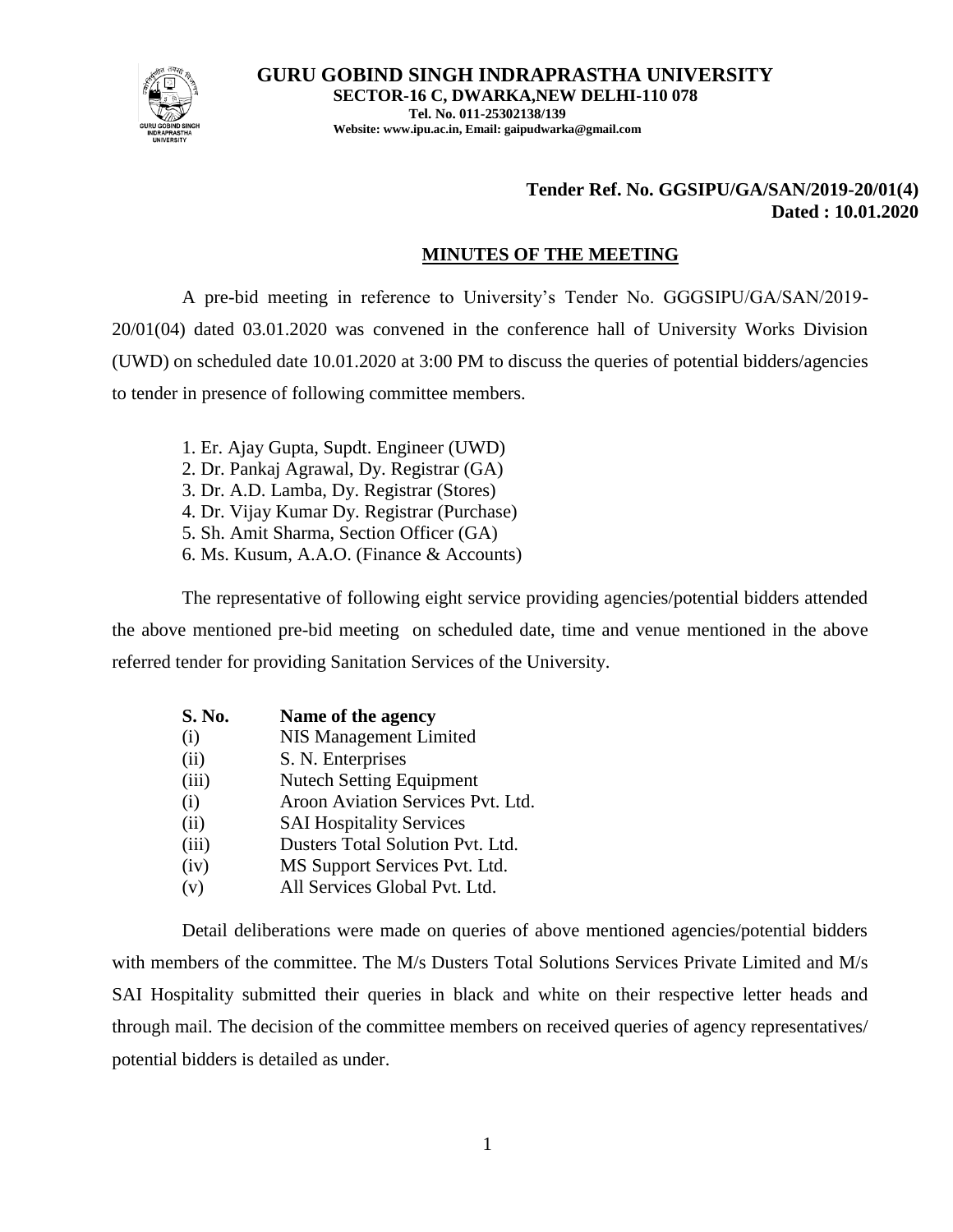| S.  | <b>Query/Description of works</b>                                                                                                                                                                                                                                                                                                                                                                                                                                                                                                                                                                                                                                                                                                                                                                                                                                                                                                                                                                                                                                                                         | <b>Request of</b>                                               | Decision of the                                                                                                                                |
|-----|-----------------------------------------------------------------------------------------------------------------------------------------------------------------------------------------------------------------------------------------------------------------------------------------------------------------------------------------------------------------------------------------------------------------------------------------------------------------------------------------------------------------------------------------------------------------------------------------------------------------------------------------------------------------------------------------------------------------------------------------------------------------------------------------------------------------------------------------------------------------------------------------------------------------------------------------------------------------------------------------------------------------------------------------------------------------------------------------------------------|-----------------------------------------------------------------|------------------------------------------------------------------------------------------------------------------------------------------------|
| No. |                                                                                                                                                                                                                                                                                                                                                                                                                                                                                                                                                                                                                                                                                                                                                                                                                                                                                                                                                                                                                                                                                                           | <b>Vendor</b>                                                   | committee                                                                                                                                      |
|     | <b>M/s SAI Hospitality</b>                                                                                                                                                                                                                                                                                                                                                                                                                                                                                                                                                                                                                                                                                                                                                                                                                                                                                                                                                                                                                                                                                |                                                                 |                                                                                                                                                |
| 1.  | Will establish office in Delhi NCR<br>(point No. 11 of Clause 2.1)                                                                                                                                                                                                                                                                                                                                                                                                                                                                                                                                                                                                                                                                                                                                                                                                                                                                                                                                                                                                                                        | Rent Agreement<br>applicable or not<br>applicable               | Undertaking to the<br>effects<br>that<br>the<br>bidder has office in                                                                           |
|     |                                                                                                                                                                                                                                                                                                                                                                                                                                                                                                                                                                                                                                                                                                                                                                                                                                                                                                                                                                                                                                                                                                           |                                                                 | Delhi/NCR. Proof<br>of telephone<br>bill,<br>agreement,<br>rent<br>electricity bill and<br>05 Photograph of<br>the building to be<br>provided. |
| 2.  | GST reimbursement or not                                                                                                                                                                                                                                                                                                                                                                                                                                                                                                                                                                                                                                                                                                                                                                                                                                                                                                                                                                                                                                                                                  |                                                                 | Refer to clause 9<br>(vi)                                                                                                                      |
| 3.  | Minimum wages rate escalation or not                                                                                                                                                                                                                                                                                                                                                                                                                                                                                                                                                                                                                                                                                                                                                                                                                                                                                                                                                                                                                                                                      |                                                                 | Refer clause $9(x)$                                                                                                                            |
| 4.  | The PF & ESIC paid challan will be deposit same<br>month or back month                                                                                                                                                                                                                                                                                                                                                                                                                                                                                                                                                                                                                                                                                                                                                                                                                                                                                                                                                                                                                                    |                                                                 | Refer clause-10                                                                                                                                |
| 5.  | Water charges                                                                                                                                                                                                                                                                                                                                                                                                                                                                                                                                                                                                                                                                                                                                                                                                                                                                                                                                                                                                                                                                                             | <b>Water Charges</b><br>are free or not                         | No water charges<br>will be deducted.                                                                                                          |
| 6.  | Page No. 5&6 initial eligibility criteria Point no.<br>05- "Similar work" means the work of providing<br>Sanitation/Housekeeping Services in Government<br>Department, State Government, PSU, Autonomous<br>Body, University/Educational Institution, Bank,<br>Hotel, Hospital, private entity at single location.<br><b>AND</b><br>Should have satisfactorily completed one work of<br>Sanitation/Housekeeping of value not less than<br>Rs.2.82 Crores in last seven years ending last date<br>of receipt of tenders in the<br>University/college/Educational Institute at single<br>location. This work can be additional or one of the<br>works mentioned above. (i) Details to be furnished<br>in Annexure VII<br><b>AND</b><br>Should have satisfactorily completed one work of<br>Sanitation/Housekeeping of value not less than<br>Rs.2.82 Crores in last seven years ending last date<br>of receipt of tenders in Central Government /State<br>Government<br>/Autonomous<br>Body/Semi<br>Govt.<br>/Govt. Undertaking /PSU at single location. This<br>work can be additional or one of the works | Request to<br>change the said<br>language from<br>"AND" to "OR" | No Change                                                                                                                                      |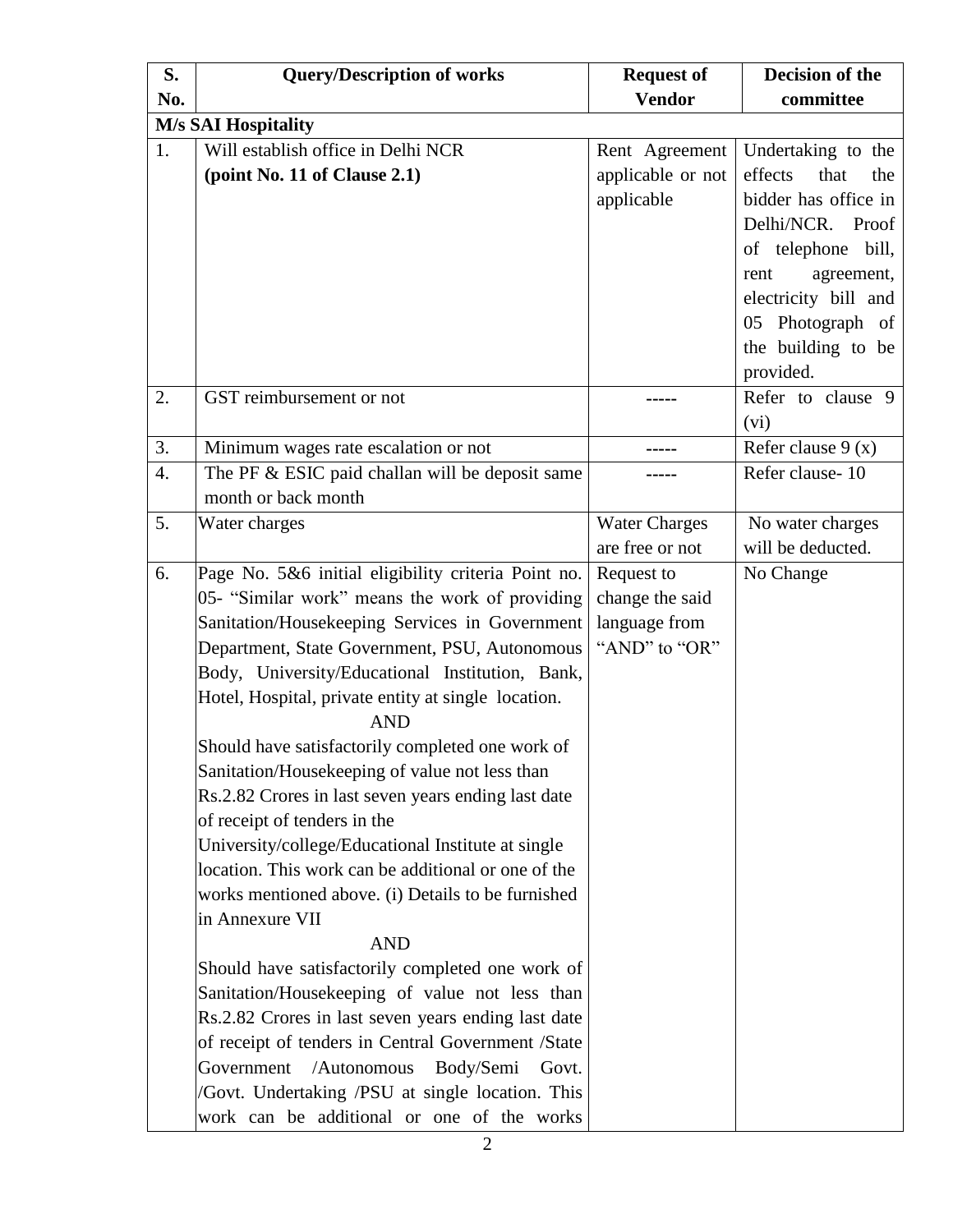|     | mentioned above (i) Details to be                                                             |                       |                         |  |
|-----|-----------------------------------------------------------------------------------------------|-----------------------|-------------------------|--|
|     | furnished in Annexure VII                                                                     |                       |                         |  |
|     | M/s Dusters Total Solutions Services Private Limited                                          |                       |                         |  |
| 7.  | EMD- Rs. 14,10,000/- (Rupees Fourteen Lacs Ten                                                | Request to            | Proforma Attached       |  |
|     | Thousand Only). EMD may be paid in the shape of                                               | Furnish Format of     |                         |  |
|     | FDR/BG of any Nationalized/scheduled bank or                                                  | <b>Bank Guarantee</b> |                         |  |
|     | online in favour of Registrar, Guru Gobind Singh                                              |                       |                         |  |
|     | Indraprastha University, and Payable at Delhi                                                 |                       |                         |  |
| 8.  | Page 10, 6 Scope of Work- The agency will deploy                                              | What is the male      | As per requirement      |  |
|     | following category of Manpower:                                                               | to female ratio       | from time to time.      |  |
|     |                                                                                               | required for          |                         |  |
|     |                                                                                               | deployment?           |                         |  |
|     |                                                                                               | Kindly clarify        |                         |  |
| 9.  | Page 17, Payment Point No. 9 (v) Gratuity-                                                    | Bonus if              | <b>Reference Clause</b> |  |
|     | Gratuity, Bonus (if applicable) shall be extra over                                           | applicable will it    | $9(v)$ of the tender    |  |
|     | and above the rate quoted by the agency                                                       | be paid annually      | document                |  |
| 10. | Other Condition of the Tender- That the                                                       | <b>GGSIPU</b> to      | Yes, will be            |  |
|     | successful bidder shall, take immediate steps to get                                          | provide form 5        | provided.               |  |
|     | a license under contract labour (R&A) Act, 1970.                                              | for labour license,   |                         |  |
|     |                                                                                               | kindly clarify        |                         |  |
| 11. | Method payment of Bills Pg. 17.- The payment                                                  | Request to kindly     | Attendance with         |  |
|     | of the agency in respect of deployment of                                                     | consider Facial       | Thumb biometric.        |  |
|     | manpower shall be made in accordance with the                                                 | Biometric             | No further change.      |  |
|     | actual deployment as per biometric attendance                                                 | Machine instead       |                         |  |
|     | system. The machine for biometric attendance will                                             | of thumb              |                         |  |
|     | be provided by the University and same shall be                                               | impression            |                         |  |
|     | maintained by the agency thereafter.                                                          | Biometric             |                         |  |
|     |                                                                                               | machine               |                         |  |
| 12. | Clause 3 of Financial Bid                                                                     |                       | Only<br>service         |  |
|     |                                                                                               |                       | charges are to be       |  |
|     |                                                                                               |                       | quoted in S. No. 3.     |  |
|     |                                                                                               |                       | No manpower cost        |  |
|     |                                                                                               |                       | to be included.         |  |
|     |                                                                                               |                       | Manpower cost on        |  |
|     |                                                                                               |                       | minimum<br>wages        |  |
|     |                                                                                               |                       | will be reimbursed      |  |
|     |                                                                                               |                       | per biometric<br>as     |  |
|     |                                                                                               |                       | attendance.             |  |
| 13. | Clause $6 & 87$                                                                               |                       | No Change               |  |
| 14. | It was clarified to the prospective bidders that they will have to make a presentation on the |                       |                         |  |
|     | concept/idea/SOP for Sanitation/Housekeeping before a Committee of University including       |                       |                         |  |
|     | demonstration of equipment. The presentation will be awarded marks and according the          |                       |                         |  |
|     | following clause 2.2 & 2.2 (a) Annexure-VI may now be read as under:-                         |                       |                         |  |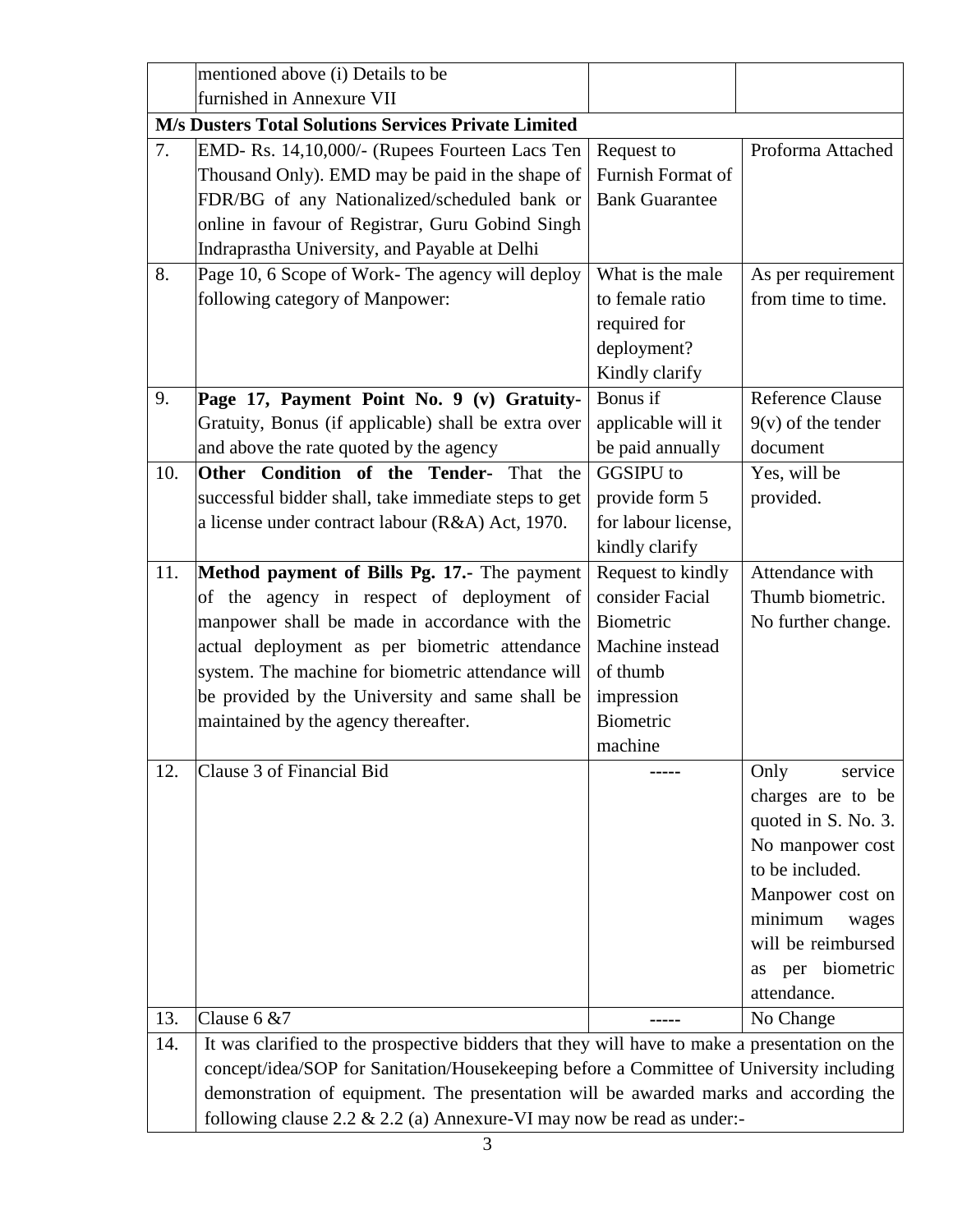#### **2.2 Technical Bid Evaluation Criteria**

Those bidders who fulfill the initial eligibility criteria as mentioned in 2.1 above shall be further evaluated as per following criteria:-

| <b>S. No.</b> | <b>Criteria</b>                                                 | Max.<br><b>Overall</b><br><b>Marks</b> |
|---------------|-----------------------------------------------------------------|----------------------------------------|
| 1.            | <b>Financial Strength</b>                                       | 15                                     |
|               | Turnover (10 Marks) - ( <b>Annexure II</b> )                    |                                        |
|               | Solvency $(2 Marks) - (Annexure III)$                           |                                        |
|               | Profit/Loss $(3 Marks) - (Annexure II)$                         |                                        |
| 2.            | <b>Availability of Human Resource</b>                           | 15                                     |
|               | Running Contract $(7.5 \text{ Marks})$ - (Annexure – IX)        |                                        |
|               | Strength in Last 1 year $(7.5 \text{ Marks})$ - (Annexure – IX) |                                        |
|               |                                                                 |                                        |
| 3.            | Past Performance (Annexure - VII & VIII)                        |                                        |
|               | Experience of Similar Projects (20 Marks)                       | 40                                     |
|               | <b>Clients Satisfaction (10 Marks)</b>                          |                                        |
|               | Experience in University / Education Institute (10 Marks)       |                                        |
| 4.            | Availability of Machinery $\text{-}$ (Annexure – XI)            | 10                                     |
| 5.            | <b>Presentation &amp; Machinery/Equipment Demonstration</b>     | 20                                     |
|               |                                                                 |                                        |
|               | <b>Total</b>                                                    | 100                                    |

**Note:**

- The detailed marking is attached at Annexure VI.
- A bidder should secure minimum of 60% marks in each criteria separately and overall 65% marks to qualify for opening of financial bids.
- Performance Certificate without any mention of client satisfaction will be considered as satisfactory.
- The qualified shortlisted bidders shall have to go through physical demonstration of Machineries/Equipments before the University authorities in accordance to machineries mentioned at Annexure – XI. The machineries demonstrated will be considered for marking.

#### *2.1 (a) Technical Presentation & Demonstration of Machines :*

- *i. Standard Operating Procedures for campus housekeeping*
- *ii. Optimum Utilization of Resources*
- *iii. Concept/Idea*
- *iv. Demonstration of Machinery*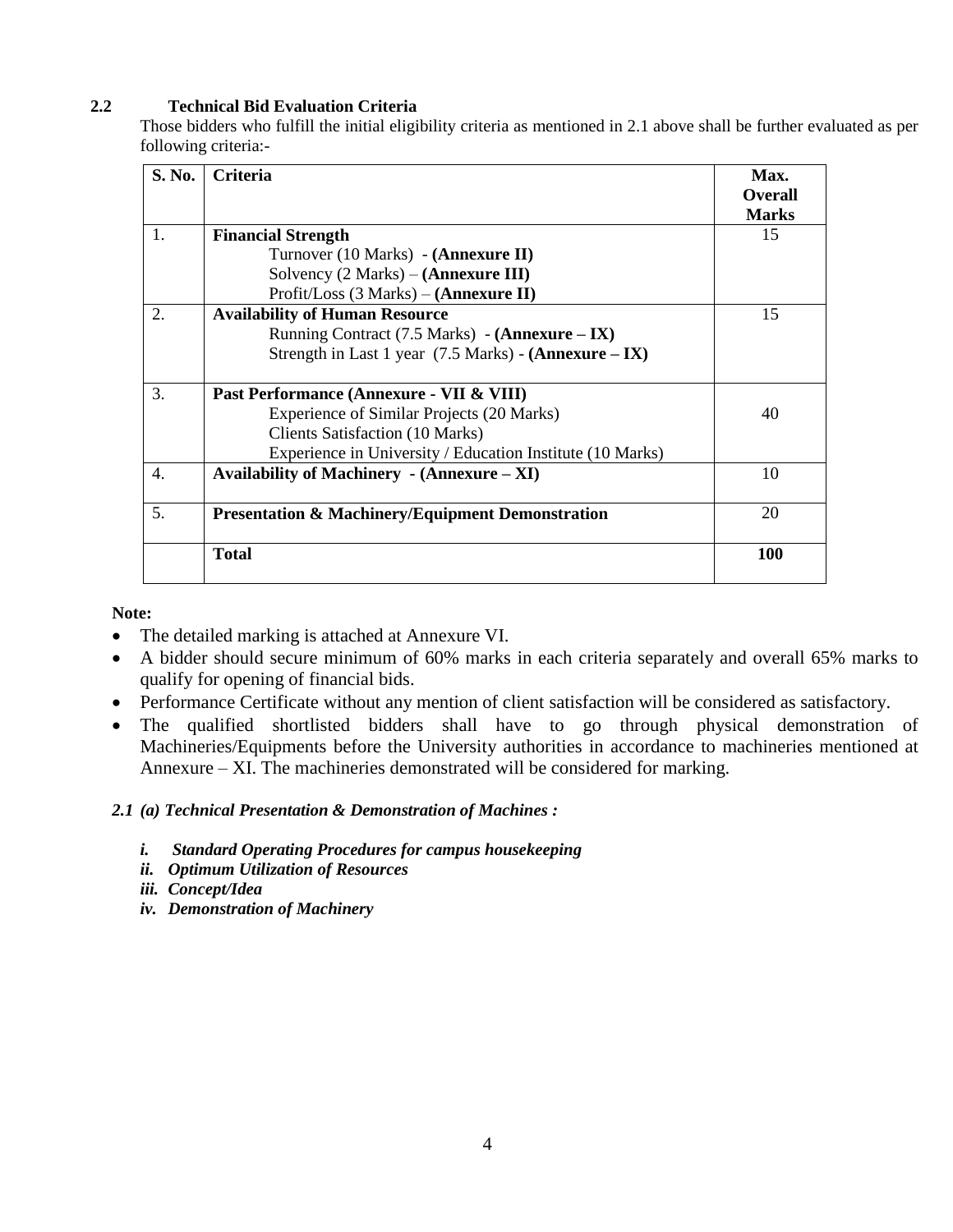**During the technical evaluation stage, each bidder shall be assigned different marks out of a total of 100 marks.**

# **Marking System for Evaluation of Technical Bid**

# **1. Financial Strength of the bidding Agency (Max. Marks - 15 Marks)**

# **(a) Turn Over (Max. Marks - 10 Marks)**

| Minimum Eligibility as per initial eligibility                                           | (i) 60% of Maximum Marks of 10 |  |
|------------------------------------------------------------------------------------------|--------------------------------|--|
| criteria <i>i.e.</i> 7.05 Crores                                                         |                                |  |
| Double of the minimum eligibility criteria i.e. $\int$ (ii) 100 % of Maximum Marks of 10 |                                |  |
| 14.10 Crores                                                                             |                                |  |
| Pro-rata in between In between (i) $\&$ (ii)                                             |                                |  |

# **(b) Solvency (Max. Marks - 2 Marks)**

| Minimum Eligibility as per initial eligibility                                          | $(i)$ 60% of Maximum Marks of 2 |  |
|-----------------------------------------------------------------------------------------|---------------------------------|--|
| criteria <i>i.e.</i> 2.82 Crores                                                        |                                 |  |
| Double of the minimum eligibility criteria i.e. $\mid$ (ii) 100 % of Maximum Marks of 2 |                                 |  |
| 5.64 Crores                                                                             |                                 |  |
| Pro-rata in between In between (i) $\&$ (ii)                                            |                                 |  |

# **(c) Profit/Loss (Max. Marks - 3 Marks)**

| No Loss in last five years ending 2019             | 03 Marks  |
|----------------------------------------------------|-----------|
| Loss in 01 year in last five years ending 2019     | 02 Marks  |
| Loss in 02 years in last five years ending 2019    | 1.5 Marks |
| Loss in 03 years or more in last five years ending | 00 arks   |
| 2019                                               |           |

# **2. Availability of Human Resource (Max. Marks - 15 Marks)**

 **(a) Running Contract (Documentary proof - copy of work order/contract agreement & labour license to be submitted) – (Max. Marks – 7.5 Marks)**

| Minimum Eligibility as per initial eligibility   | $(i)$ 60% of Maximum Marks of 7.5         |  |
|--------------------------------------------------|-------------------------------------------|--|
|                                                  |                                           |  |
| criteria ie. 150 personnel in a single contract. |                                           |  |
|                                                  |                                           |  |
| Double of the minimum eligibility criteria ie.   | $\vert$ (ii) 100% of Maximum Marks of 7.5 |  |
|                                                  |                                           |  |
| 300 personnel in single contract.                |                                           |  |
|                                                  |                                           |  |
| Pro-rata in between (i) $\&$ (ii)                |                                           |  |
|                                                  |                                           |  |

# **(b) Strength in Last 01 year (Documentary proof in form of EPF/ESIC contribution and any other document to be submitted) – (Max. Marks – 7.5 Marks)**

| Minimum Eligibility as per initial         | $(i)$ 60% of Maximum Marks of 7.5   |  |
|--------------------------------------------|-------------------------------------|--|
| eligibility criteria ie. 500 personnel's   |                                     |  |
| Double of the minimum eligibility criteria | (ii) 100% of Maximum Marks of $7.5$ |  |
| ie. 1000 personnel's                       |                                     |  |
| Pro-rata in between (i) $\&$ (ii)          |                                     |  |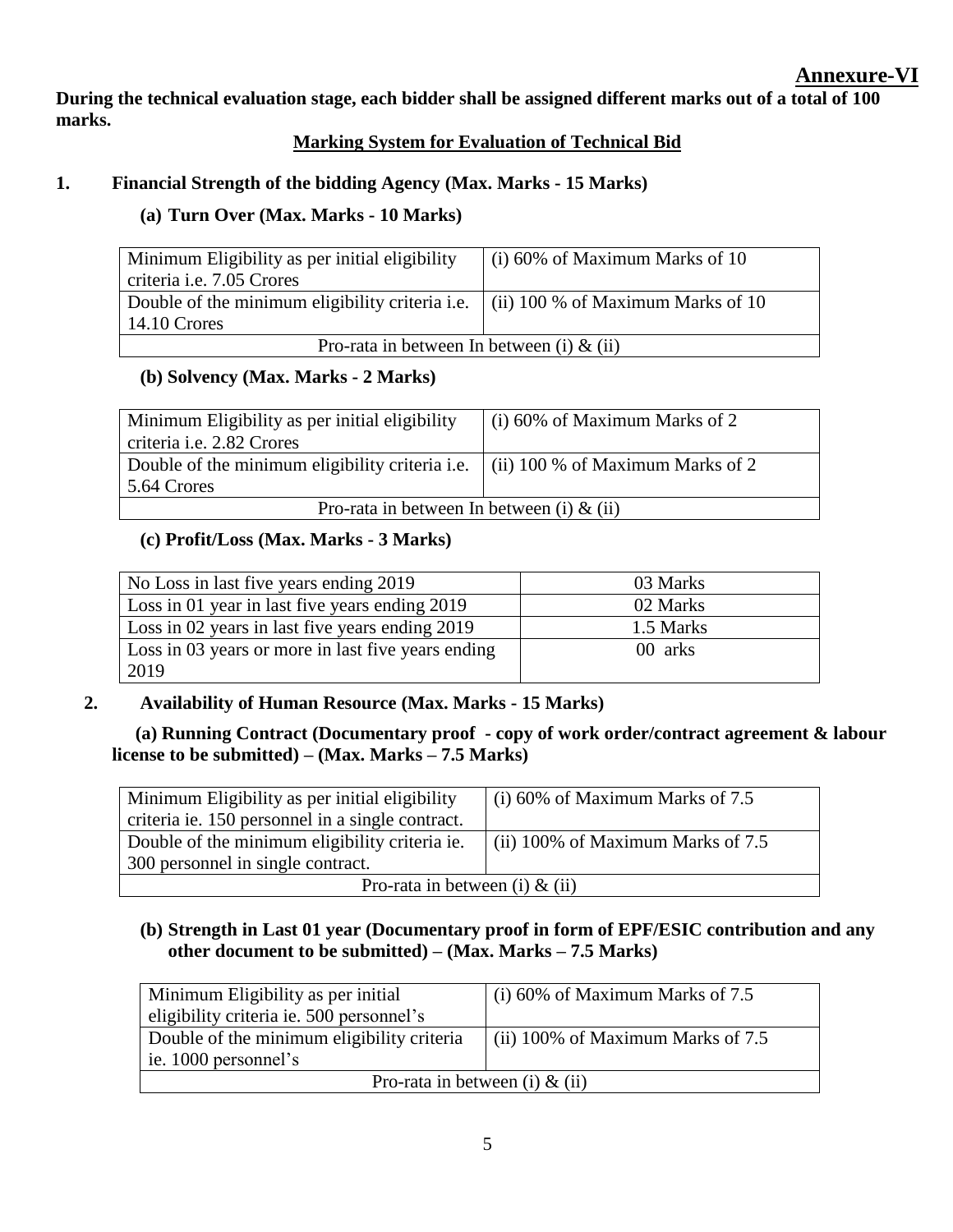### **3. Past Performance (Max. Marks - 40 Marks)**

# **(a) Experience in Similar Projects (Max. Marks - 20 Marks)**

| Minimum eligibility as per Initial Eligibility | $(i)$ 60% of Maximum Marks of 20 |  |
|------------------------------------------------|----------------------------------|--|
| Criteria                                       |                                  |  |
| Double the minimum eligibility as per Initial  | (ii) 100% of Maximum Marks of 20 |  |
| Eligibility Criteria                           |                                  |  |
| Pro-rata in between (i) $\&$ (ii)              |                                  |  |

#### **(b) Clients Satisfaction – (Max. Marks - 10 Marks)**

| <b>Grading in 'Client Satisfaction Report'</b> |  |
|------------------------------------------------|--|
| Outstanding / Very Good                        |  |
| Good / Highly Satisfactory                     |  |
| Satisfactory / Fair                            |  |
| Unsatisfactory / Poor                          |  |
|                                                |  |

# **(c) Experience in University / Education Institution – (Max. Marks - 10 Marks)**

| Minimum Eligibility as per initial                                             | (i) 60% of Maximum Marks of 10 |  |
|--------------------------------------------------------------------------------|--------------------------------|--|
| eligibility criteria                                                           |                                |  |
| Double of the minimum eligibility criteria<br>(ii) 100% of Maximum Marks of 10 |                                |  |
| Pro-rata in between (i) $\&$ (ii)                                              |                                |  |

Note:

- (1) The projects considered for qualification in Initial Eligibility will only be considered for marking of Past Performance.
- (2) For agencies qualified on two/three work basis, average marks will be calculated.

## **4. Availability of Machinery (Max. Marks - 10Marks)**

| Sl. No.          | <b>Machinery / Equipment</b>      | <b>Required Quantity</b> | <b>Marks Per</b> | <b>Maximum</b> |
|------------------|-----------------------------------|--------------------------|------------------|----------------|
|                  |                                   |                          | <b>Machine</b>   | <b>Marks</b>   |
| 1.               | Single Disc Scrubber              | 03                       | $0.2$ Marks /    | 01             |
|                  |                                   |                          | per machine      |                |
| 2.               | Wet & Dry Vacuum Cleaner with     | 04                       | $0.15$ Marks /   | 01             |
|                  | stainless steel tank              |                          | per machine      |                |
| 3.               | <b>High Pressure Jet Cleaner</b>  | 02                       | $0.3$ Marks /    | 01             |
|                  |                                   |                          | per machine      |                |
| $\overline{4}$ . | Battery Operated Ride on Sweeping | 01                       | 1.8 Marks        | 03             |
|                  | Machine                           |                          | per machine      |                |
| 5.               | Battery Operated Walk<br>Behind   | 02                       | 0.6 Marks        | 02             |
|                  | <b>Scrubber Drier</b>             |                          | per machine      |                |
| 6.               | Rickshaw / Garbage Trolley        | 06                       | 0.1 Mark per     | 01             |
|                  |                                   |                          | trolley          |                |
| 7.               | <b>Glass Cleaning Kit</b>         | 04                       | $0.15$ Marks     | 01             |
|                  |                                   |                          | per machine      |                |
|                  | <b>Total</b>                      |                          |                  | 10             |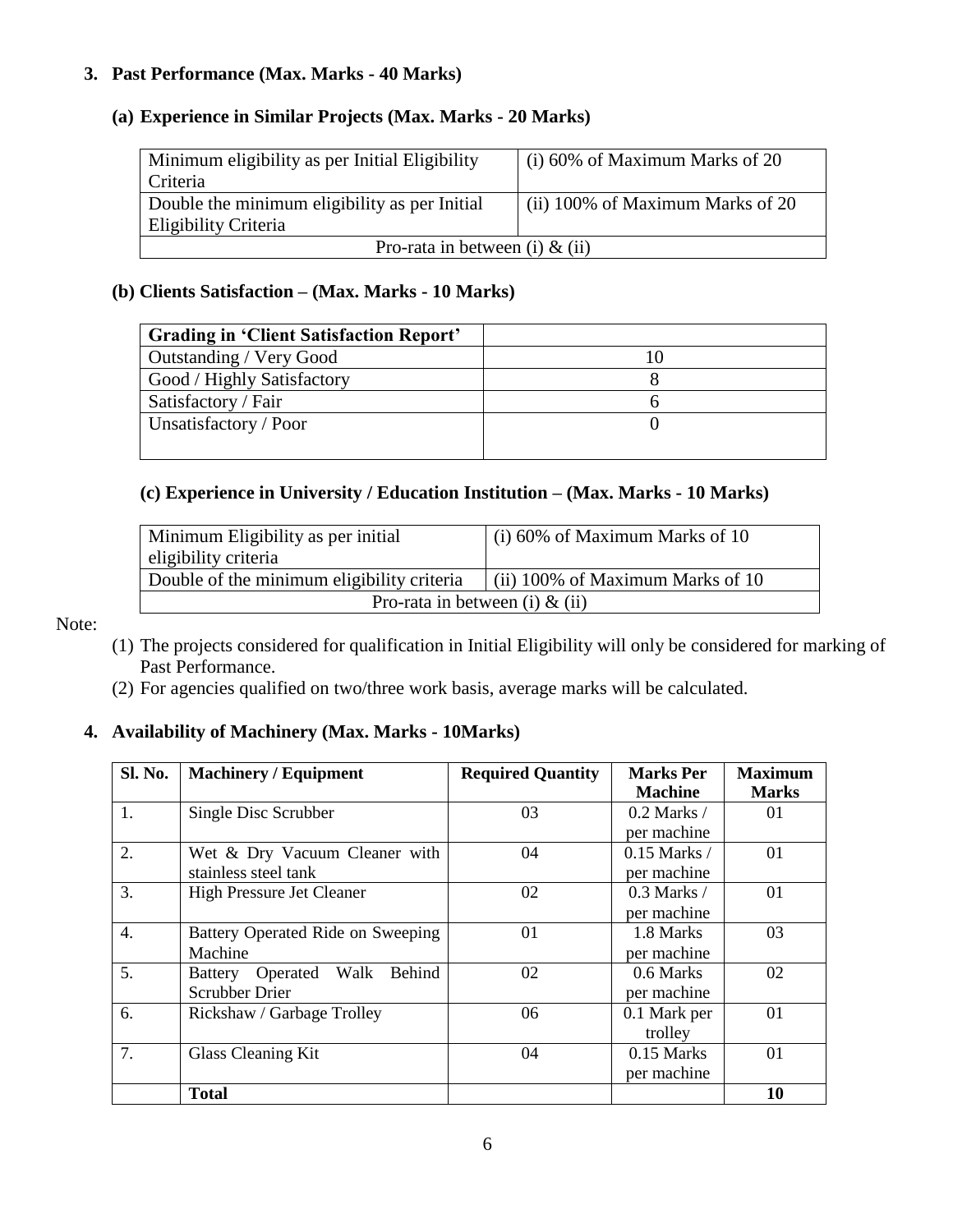## *Documents required for marking*:-

- 1. Ownership document of the machine in form of Invoice/Insurance paper or lease agreement of the machine with owner of machine (copy of ownership proof also to be produced). Lease agreement of tenure less than the time period of this tender will not be considered for evaluation.
- 2. The qualified shortlisted bidders shall have to go through physical demonstration of Machineries/Equipments before the University authorities in accordance to machineries mentioned at Annexure –  $\overline{X}I$ . The machineries demonstrated will be considered for marking.

#### **5.** *Technical Presentation & Demonstration of Machines* **(Max. Marks – 20 Marks)** *:*

- *I. Standard Operating Procedures for campus housekeeping*
- *II. Optimum Utilization of Resources*
- *III. Concept/Idea*
- *IV. Demonstration of Machinery*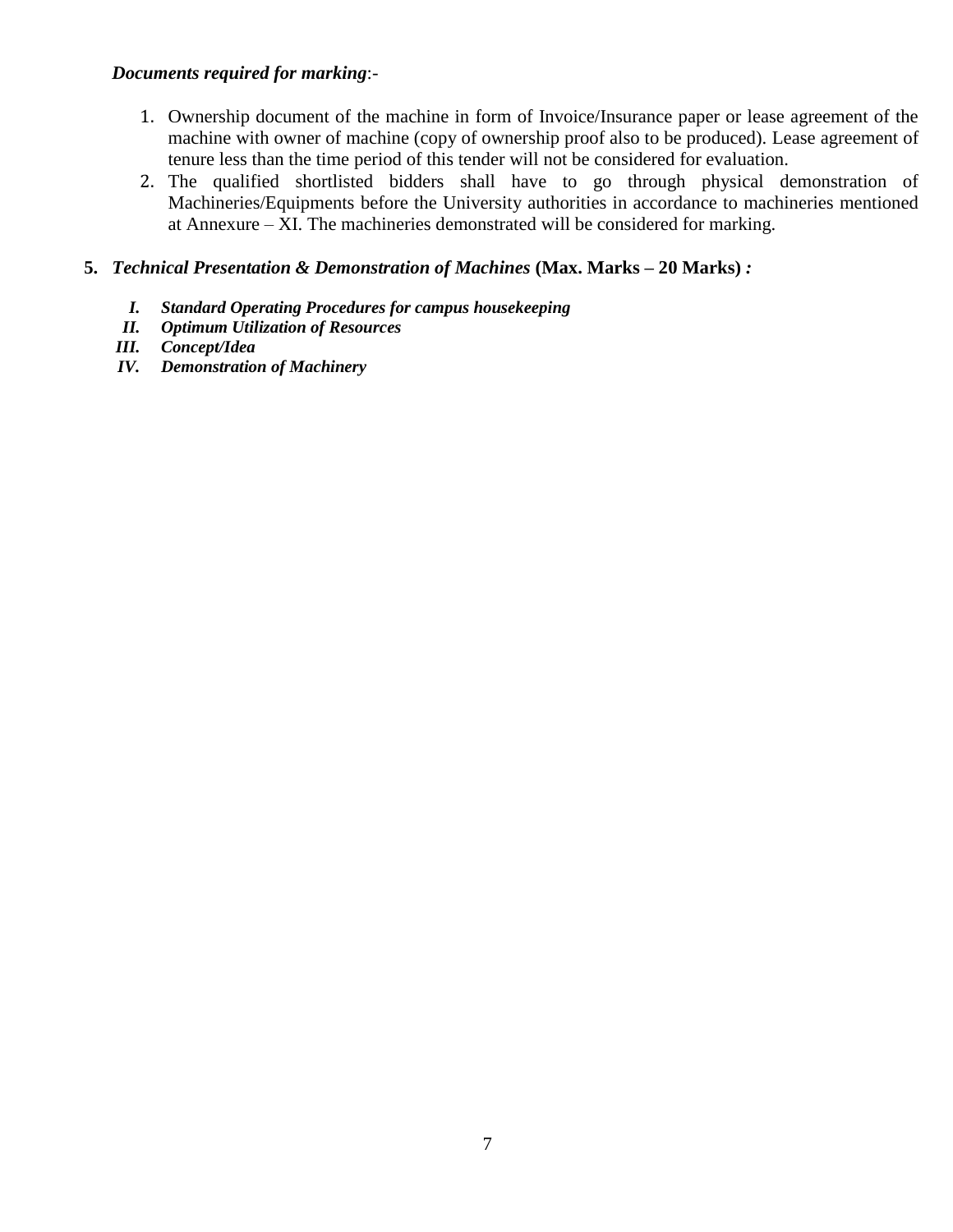# **FORM OF EARNEST MONEY (BANK GUARANTEE)**

WHEREAS, contractor ………………………………………….. (Name of tenderer) hereinafter called "the tenderer/bidder") has submitted his tender dated…………………….(date) for "Providing of Sanitation / Housekeeping Services for Guru Gobind Singh Indraprastha University" (hereinafter called " the Tender")

KNOW ALL PEOPLE by these presents that we ………………………………… (name of bank) having our registered office at …………………………………… (hereinafter called "the Bank") are bound unto …………………………………………… (Registrar, G.G.S.I.P. University) (hereinafter called "the Registrar, G.G.S.I.P. University") in the sum of Rs…………………………… (Rs.In words……………………………………….) for which payment well and truly to be made to the said Registrar, G.G.S.I.P. University, the Bank binds itself, his successors and assigns by these presents.

SEALED with the Common Seal of the said Bank this………………… day of ………..20……

THE CONDITIONS of this obligation are:

- (1) If after tender opening the tenderer/bidder withdraws his tender during the period of validity of tender (including extended validity of tender) specified in the Form of tender;
- (2) If the tenderer/bidder having been notified of the acceptance of his tender by the Registrar, G.G.S.I.P. University:
	- a) fails or refuses to execute the Form of agreement in accordance with the instructions to tenderer, if required; OR
	- b) fails or refuses to furnish the Performance Security, in accordance with the provisions of tender document and instructions to tenderer/bidder, OR
	- c) fails or refuses to start the work, in accordance with the provisions of the contract and instructions to tenderer/bidder, OR
	- d) fails or refuses to submit fresh Bank Guarantee of an equal amount of this Bank Guarantee, against Security Deposit after award of contract.

We undertake to pay to the Registrar, G.G.S.I.P. University up to the above amount upon receipt of his first written demand, without the Registrar, G.G.S.I.P. University, having to substantiates his demand, provided that in his demand the Registrar, G.G.S.I.P. University will note that the amount claimed by him is due to him owing to the occurrence of one or any of the above conditions, specifying the occurred condition or conditions.

The Guarantee will remain in force up to and including the date …………. after the deadline for submission of tender as such deadline is stated in the instructions to contractor or as it may be extended by the Registrar, G.G.S.I.P. University, notice of which extension(s) to the Bank is hereby waived. Any demand in respect of this Guarantee should reach the Bank not later than the above date.

#### **DATE……………… SIGNATURE OF THE**

**SEAL**

**BANK WITNESS…………….. (SIGNATURE, NAME AND ADDRESS**

\* Date to be worked out on the basis of validity period of 120 days from last date of receipt of tender.